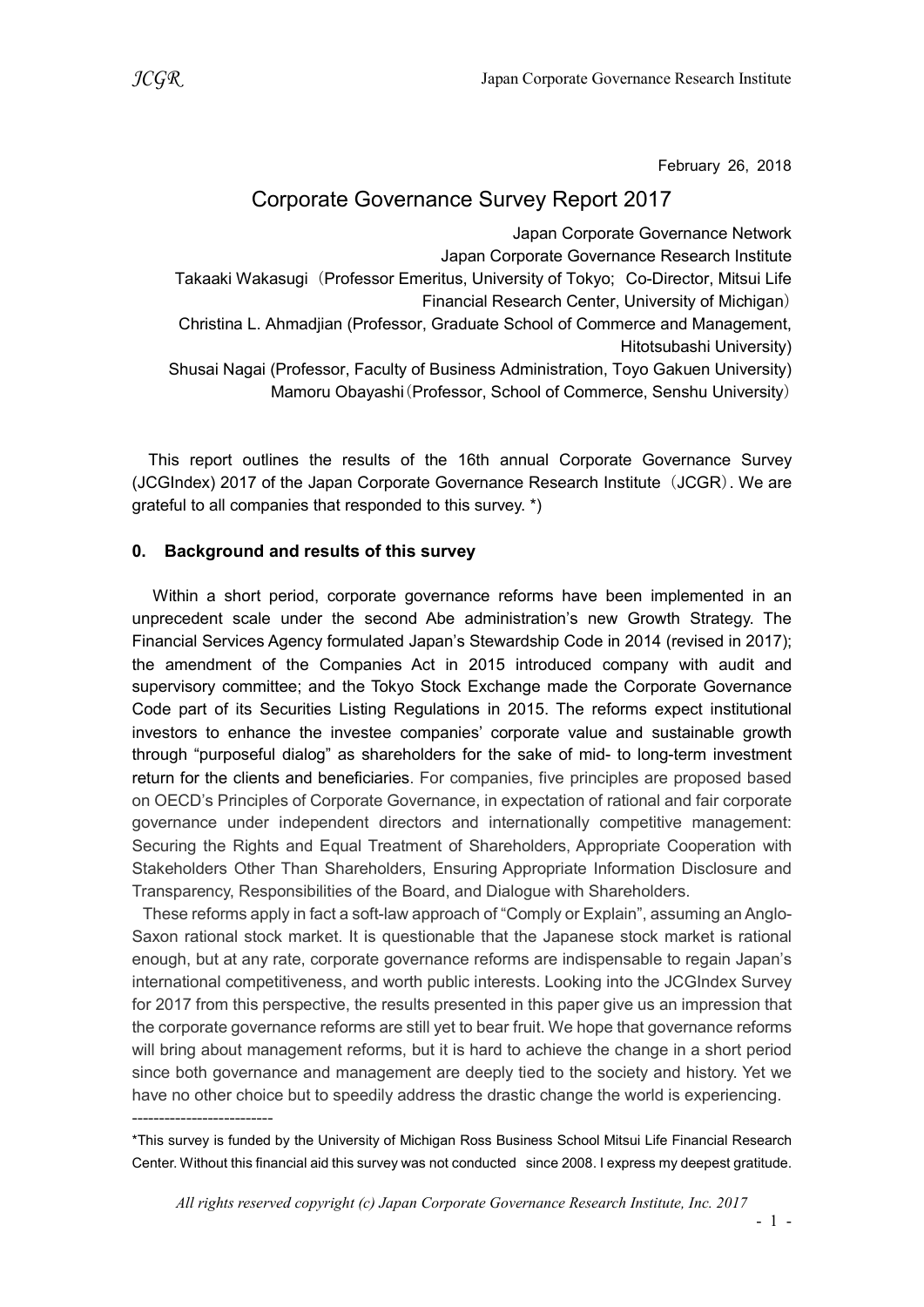The fact that hasty actions are undesirable cannot justify slowing down the reform. Investors, executives and all members of the public need to make a commitment to corporate governance.

### 1. Scope/period of this survey, and number of companies that responded

In December 2017, we surveyed all companies listed on the First Section of the Tokyo Stock Exchange (2,053, as of December 18, 2017), of which 151 responded to the survey.

We have received responses from 986 distinct companies (and a cumulative total of 3,260) throughout the surveys. The numbers of companies that responded to our survey for each year are as follows: 159 (2002), 201(2003), 341(2004), 405 (2005), 312 (2006), 311(2007), 252(2008), 215(2009), 127(2010), 120(2011), 131(2012), 120(2013), 118(2014), 147 (2015), 150(2016) and 151(2017).

## 2. Contents and classification of question items

#### 2.1 Governance model of modern corporations

Companies have social responsibility of serving for the benefits of all stakeholders―employees, managers, customers, suppliers, creditors, shareholders, governments, and local communities to name some― because the support from these stakeholders are necessary for the companies' existence. In the framework of joint-stock company, however, companies are in reality (not by law) treated as private property of shareholders, who contribute money to the company and in turn exercise the control over the company as owners. Moreover, they take responsibility for the consequences of the business by sharing retained earnings. Retained earnings is equal to the sales minus various expenses, and therefore risky (i.e. not predetermined at all). It is shareholders who bear this risk of business.

Joint-stock companies that operate large-scale business with money contribution from a large number of shareholders assume separation of ownership and management. Although shareholders do not directly participate in management, they instead elect directors at the shareholders' meeting and entrust the management to the board of directors. In the form of electing directors who realize business execution (in another word, management) in line with shareholders' interests, shareholders control companies. That is what governance by shareholders means. In most countries under such a system, board of directors makes important decisions on business, and selects CEO and other executive officers (as for Japan, representative directors are selected in companies with corporate auditors and companies with audit and supervisory committee, and executive officers in companies with nominating committee, etc.) to entrust business execution. In doing so, directors steer executive officers to the management in line with shareholders' interests. That is governance by board of directors, a substitution for governance by shareholders.

To ensure the effective governance by board of directors, those who are independent from executive officers and other stakeholders are selected as independent directors, who are the sole constituent of nominating committee, compensation committee and audit and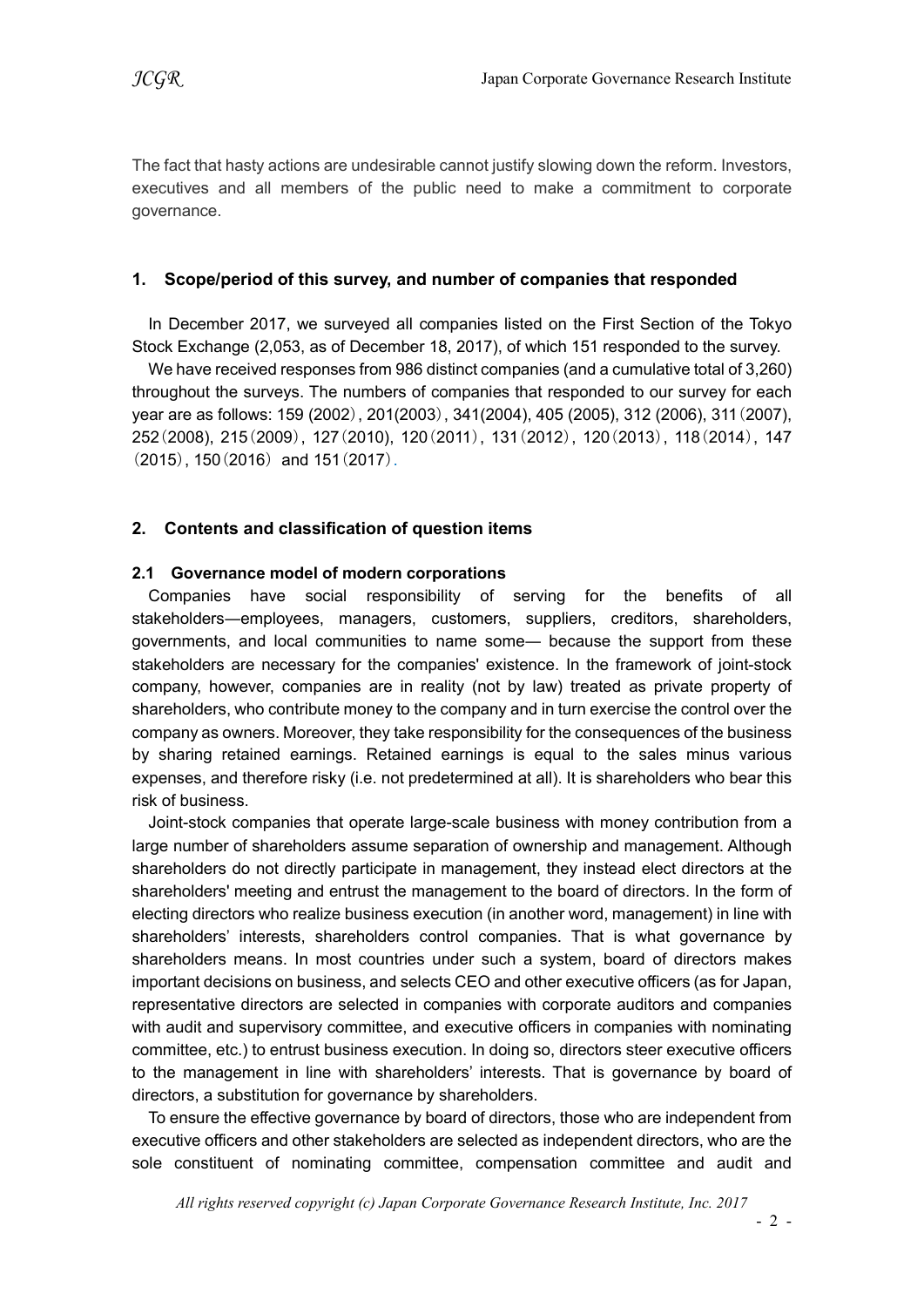supervisory committee. The nominating committee determines candidates of directors to submit to the shareholders' meeting. It plays an important role of choosing the competent directors, who as members of board of directors select (and dismiss) executive officers. The compensation committee sets up performance-linked incentives to provide an incentive for good management to executive officers. The audit and supervisory committee check the independence of internal and external auditors to ensure impartial and effective management.

This best practice of separating governance and management by promoting good use of independent directors has spread to the world in the last quarter century. Although directors used to simultaneously serve as executive officers all over the world, fierce competitive environments of globalization and innovation have enhanced the role of directors as monitors. It is now the global understanding that directors should be separate from executive officers. Under this model of separation, board of directors should be centered on independent directors and focus on governance to bring about good management from executive officers, who are selected by board of directors and entrusted with management. Executives establish the management system under the governance by board of directors to pursue profit through business operations and then distribute the profit to shareholders.

#### 2.2 Seven parts and four categories

Based on the model described above, JCGIndex Survey's questions are comprised of the following 7 parts:

| Part I Performance targets, leadership of CEO     | 7 questions  |
|---------------------------------------------------|--------------|
| Part II Efforts on corporate governance           | 4 questions  |
| PartIII Board of directors                        | 34 questions |
| PartIV Management system                          | 10 questions |
| Part V Evaluation of management compensation plan | 3 questions  |
| PartVI Management of consolidated subsidiaries    | 2 questions  |
| PartVII Communication with shareholders           | 8 questions  |

These 68 questions in total are recategorized into 4 categories to calculate sub-scores for each category. Each category represents the following perspective:

Category Ⅰ Corporate objectives and CEO responsibility Based on Part I and Part II

Category Ⅱ Structure and function of board of directors Based on PartⅢ

#### Category Ⅲ Management system Based om PartⅣ, PartⅤand PartⅥ

Category Ⅳ Transparency and communication to shareholders Based on PartⅦ

Categories Ⅰ and Ⅱ are related to corporate governance system, and Ⅲ and Ⅳ are about corporate management system. Although it is possible to value the corporate governance through Categories Ⅰ and Ⅱ alone, Categories Ⅲ and Ⅳ are incorporated into JCGIndex, based on the belief that good management system is established under the good governance system.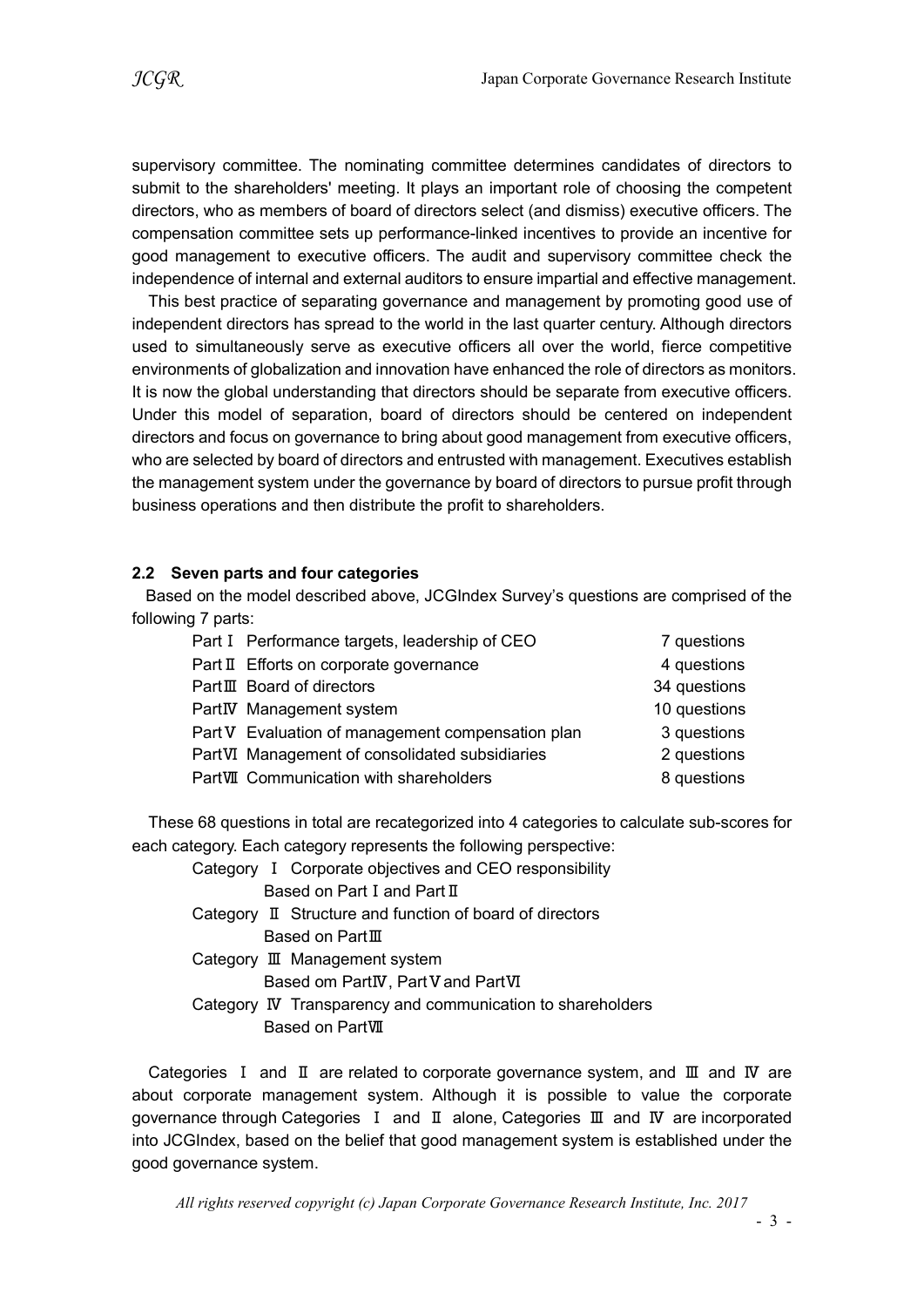### 3. Distribution of JCGIndex

The results of JCGIndex for the 151 companies that responded to our survey in 2017 turned out as the graph in the below shows. We made major changes from 2014 to take the recent developments in corporate governance into account, for example by adding a large number of questions on board of directors. However, we have made no changes for the survey since 2016.

The mean JCGIndex increased to 53.99 from 51.63 of 2016, but the standard deviation also rose to 13.16 from the previous 12.47. While the maximum JCGIndex in 2017 was exactly same as 89 in 2016, the minimum saw an increase to 28 from 19, which is in fact statistically insignificant. It would be fair to conclude that the results indicate little improvement in the situation of corporate governance in Japan.



Mean:53.99 Standard Deviation:13.16

#### 4. Sub-scores and achievement rates by category

To clarify the companies' performance for each category having different weight, the table below converts the mean figure into achievement rate in percentage. The table also contains JCGIndex and the previous year's results (in parentheses) just for reference。

Just as the same as the previous surveys, the achievement rates of Categories  $I$  and  $II$ for corporate governance remain still low, despite an increase from last survey. On the other hand, the rates of Categories Ⅲ and Ⅳ for corporate management are about 20% higher throughout the overall surveys. Our JCGIndex surveys for more than 15 years clearly imply the overall inadequacy of Japanese corporate governance, but that could be also interpreted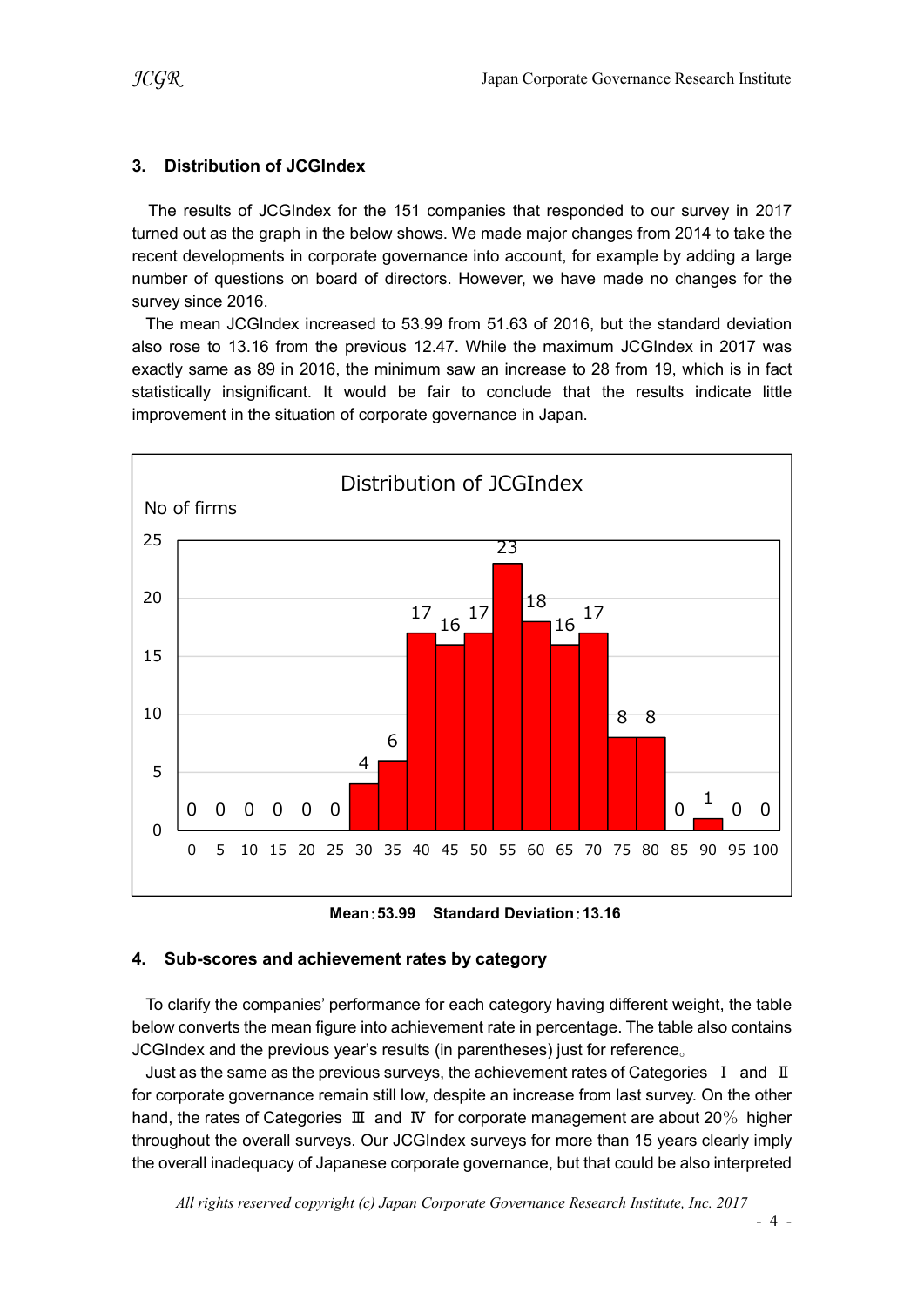that management reforms are preceding in Japanese companies. This time again sustains the trend with better improvement of achievement rates for Categories Ⅲ and Ⅳ as compared to Categories I and II.

|                                                                                                                                                                                                                                                                                            | Category                                       | Weight<br>(A) | Mean<br>(B) | Achievement<br>rate                  |  |  |
|--------------------------------------------------------------------------------------------------------------------------------------------------------------------------------------------------------------------------------------------------------------------------------------------|------------------------------------------------|---------------|-------------|--------------------------------------|--|--|
|                                                                                                                                                                                                                                                                                            |                                                |               |             | (B)/ (A)                             |  |  |
|                                                                                                                                                                                                                                                                                            | Performance targets and structure of           | 22            | 9.9         | 45.2%                                |  |  |
|                                                                                                                                                                                                                                                                                            | responsibilities of management                 | (22)          | (9.6)       | $(43.8\%)$                           |  |  |
|                                                                                                                                                                                                                                                                                            | Functions and composition of board of          | 42            | 19.4        | 46.2%                                |  |  |
| $\mathbf{I}$                                                                                                                                                                                                                                                                               | directors                                      | (42)          | (18.9)      | $(45.0\%)$                           |  |  |
|                                                                                                                                                                                                                                                                                            | Executive management structure of              | 28            | 18.8        | 67.2%                                |  |  |
| III                                                                                                                                                                                                                                                                                        | top management                                 | (28)          | (17.9)      | (63.7%)                              |  |  |
| IV                                                                                                                                                                                                                                                                                         | Communication with shareholders and            | 8             | 5.8         | 72.8%                                |  |  |
|                                                                                                                                                                                                                                                                                            | transparency                                   | (8)           | (5.2)       | $(65.3\%)$                           |  |  |
|                                                                                                                                                                                                                                                                                            |                                                | 100           | 54          |                                      |  |  |
|                                                                                                                                                                                                                                                                                            | <b>JCGIndex</b>                                | (100)         | (51.6)      |                                      |  |  |
|                                                                                                                                                                                                                                                                                            |                                                |               |             | *Results in 2016 are in parentheses. |  |  |
| Distribution of sub-scores by category<br>Below are tables for distribution of sub-scores by category. CG1, CG2, CG3 and CG4 stan<br>or sub-scores for each category. These four constitute the JCGIndex.<br>Category I Performance targets and structure of responsibilities of managemen |                                                |               |             |                                      |  |  |
|                                                                                                                                                                                                                                                                                            | Distribution of CG1<br>No of firms<br>40<br>32 | 36            |             |                                      |  |  |
|                                                                                                                                                                                                                                                                                            | 30                                             |               |             |                                      |  |  |

Sub-scores and achievement rates by category

#### 5. Distribution of sub-scores by category

|             |             |   |                                       |                 |    |                                                                                       |    |    |    | results in zone are in parentheses. |                |
|-------------|-------------|---|---------------------------------------|-----------------|----|---------------------------------------------------------------------------------------|----|----|----|-------------------------------------|----------------|
|             |             |   | istribution of sub-scores by category |                 |    |                                                                                       |    |    |    |                                     |                |
|             |             |   |                                       |                 |    | ow are tables for distribution of sub-scores by category. CG1, CG2, CG3 and CG4 stand |    |    |    |                                     |                |
|             |             |   |                                       |                 |    | b-scores for each category. These four constitute the JCGIndex.                       |    |    |    |                                     |                |
|             |             |   |                                       |                 |    | egory I Performance targets and structure of responsibilities of management           |    |    |    |                                     |                |
|             |             |   |                                       |                 |    | Distribution of CG1                                                                   |    |    |    |                                     |                |
| 40          | No of firms |   |                                       |                 |    |                                                                                       | 36 |    |    |                                     |                |
|             |             |   |                                       |                 |    | 32                                                                                    |    |    |    |                                     |                |
| 30          |             |   |                                       |                 | 24 |                                                                                       |    |    |    |                                     |                |
|             |             |   |                                       |                 |    |                                                                                       |    |    |    |                                     |                |
| 20          |             |   |                                       | 17              |    |                                                                                       |    | 17 |    |                                     |                |
| 10          |             |   | 6                                     |                 |    |                                                                                       |    |    | 8  | $\,8\,$                             |                |
|             |             | 2 |                                       |                 |    |                                                                                       |    |    |    |                                     | $\overline{0}$ |
| $\mathbf 0$ |             |   |                                       |                 |    |                                                                                       |    |    |    |                                     |                |
|             | $\mathbf 0$ | 2 | 4                                     | 6<br>Mean: 9.95 | 8  | 10<br><b>Standard deviation: 3.63</b>                                                 | 12 | 14 | 16 | 18                                  | 20             |
|             |             |   |                                       |                 |    |                                                                                       |    |    |    |                                     |                |
|             |             |   |                                       |                 |    |                                                                                       |    |    |    |                                     |                |

|  | Category I Performance targets and structure of responsibilities of management |  |
|--|--------------------------------------------------------------------------------|--|
|  |                                                                                |  |

All rights reserved copyright (c) Japan Corporate Governance Research Institute, Inc. 2017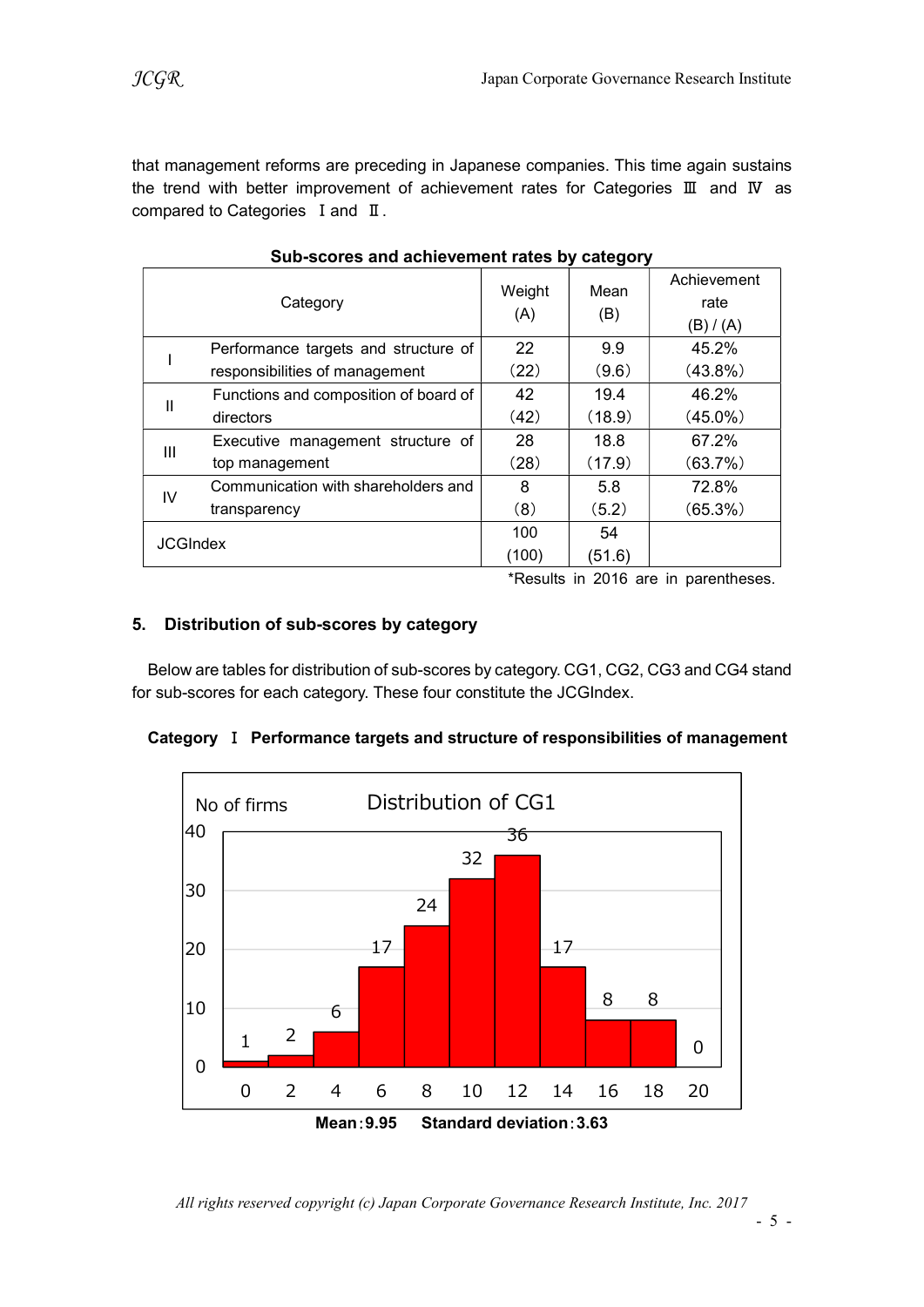

Category Ⅱ Functions and composition of board of directors

Category Ⅲ Executive management structure of top management



All rights reserved copyright (c) Japan Corporate Governance Research Institute, Inc. 2017

- 6 -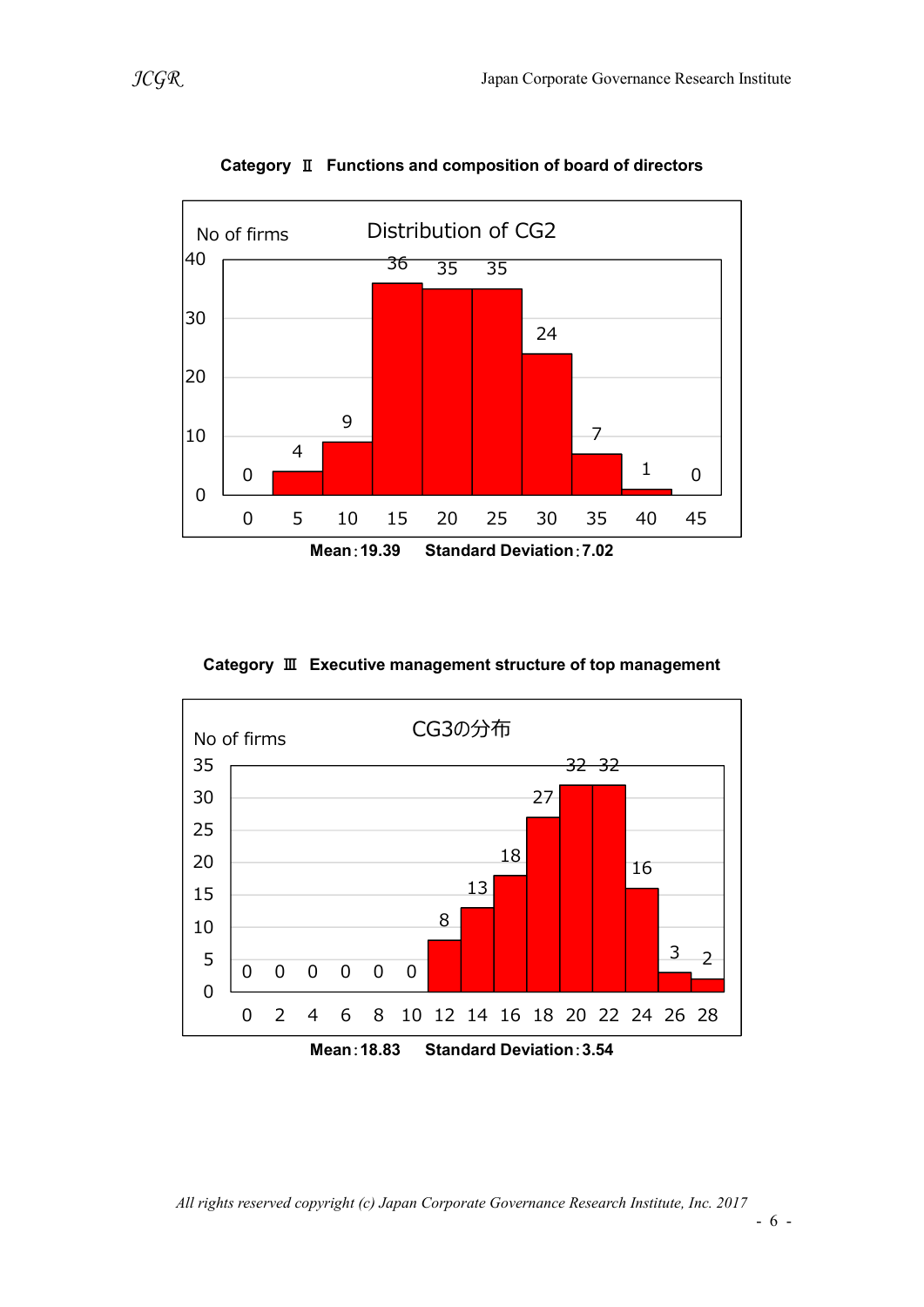

Category Ⅳ Communication with shareholders and transparency

## 5.1 Descriptive statistics of JCGIndex and sub-scores

Descriptive statistics of above distributions are as follows.

| <b>Descriptive statistics of JOOIIIUEA and Category SCOTES</b> |       |          |        |      |           |         |        |
|----------------------------------------------------------------|-------|----------|--------|------|-----------|---------|--------|
|                                                                | mean  | Standard | median | mode | Standard  | minimum | maximu |
|                                                                |       | error    |        |      | deviation |         | m      |
| <b>JCGIndex</b>                                                | 53.99 | 1.1      | 54     | 51   | 13.16     | 28      | 89     |
| Category I                                                     | 9.95  | 0.3      | 10     | 12   | 3.63      |         | 18     |
| Category II                                                    | 19.39 | 0.6      | 19     | 14   | 7.02      |         | 37     |
| Category III                                                   | 18.83 | 0.3      | 19     | 22   | 3.54      | 10.5    | 27     |
| Category IV                                                    | 5.82  | 0.1      | 6      | 6    | 1.59      | $-1$    |        |

## Descriptive statistics of JCGIndex and category scores

## 6. Trend of the distribution of JCGIndex

The trends of mean, maximum and minimum in the past 16 surveys for JCGIndex are summarized in the figure below.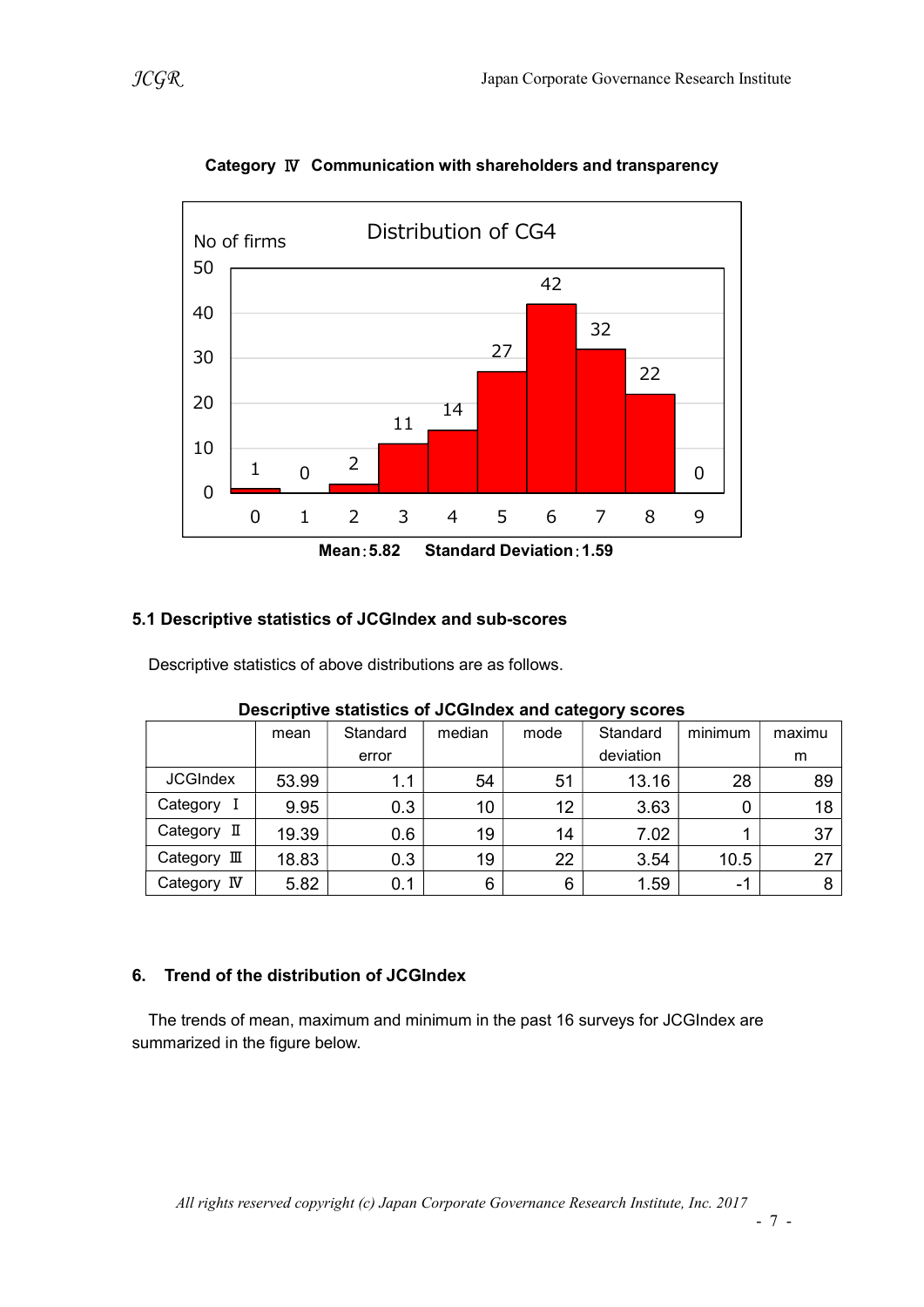

It should be noted that the figures for each year cannot be simply compared to those for another, because the samples change year by year. Furthermore, questions and proportions were modified in 2006 and 2013, and proportions alone moderately changed in 2009. Major changes were even made in 2014 for both questions and proportions. Still, very gradual increase in JCGIndex is observed.

Even though only a couple of companies achieve JCGIndex of the maximum or near level, the maximum decreased in the period from 2006 to 2011 and then has been on the upward trend, which can be largely attributable to the changes in questions and proportions.

## 7. Trend of achievement rate of category scores

Achievement rates by category show a similar trend with JCGIndex. While the rates for Category Ⅰ are flat for 13 years, the other categories see the rate increase until 2006 and remain flat afterward. Fluctuation within some ranges should be as a result of the change in questions and proportions.

It is significant that the achievement rates for the management categories of Ⅲ and Ⅳ (within the range from 60% to 70%) constantly exceed those for the governance categories of I and  $\text{I}$  (from 40% to 50%) throughout the surveys. That is a clear indication that governance systems are far less developed that managements systems.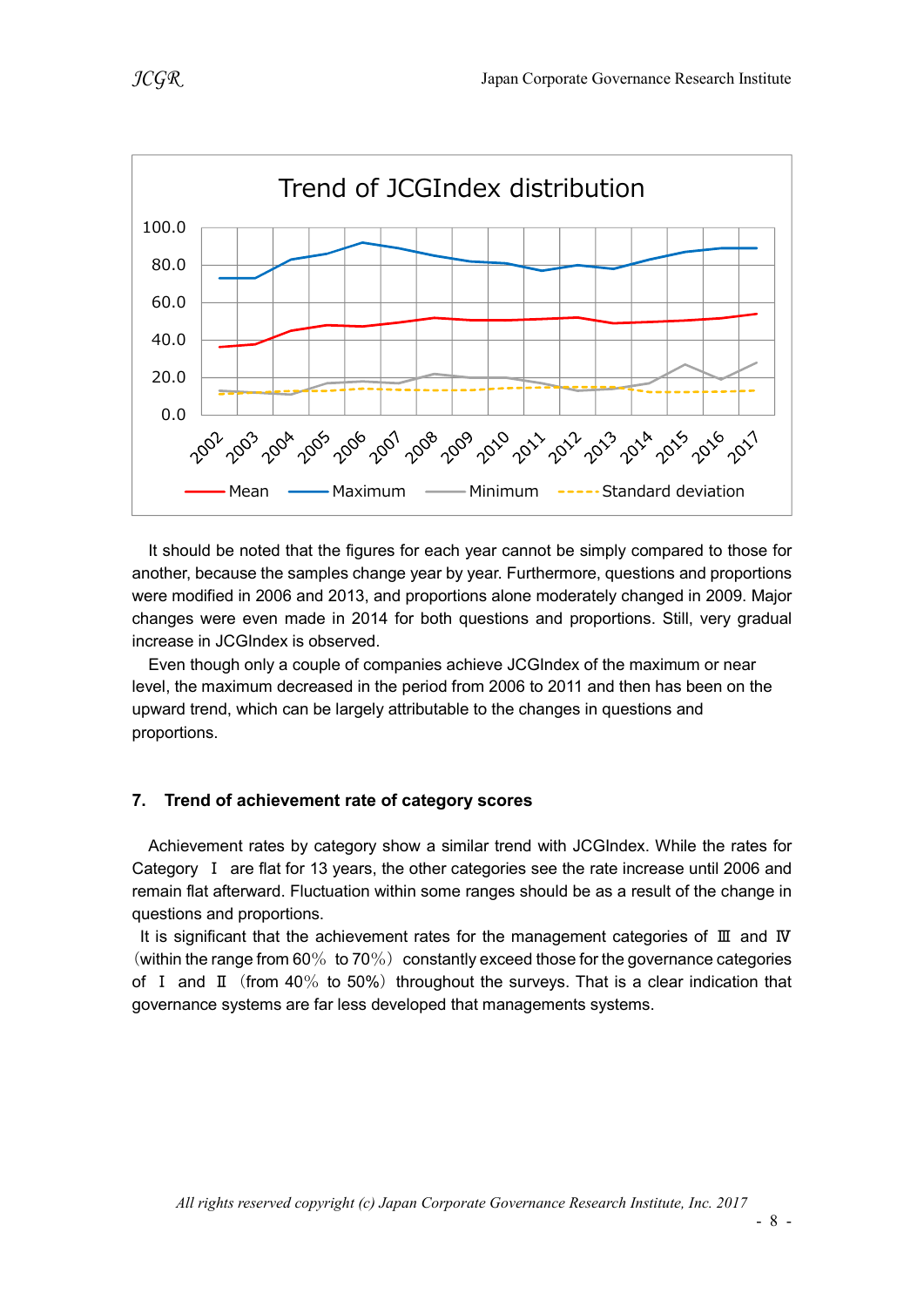![](_page_8_Figure_2.jpeg)

## 8. Correlations between JCGIndex and category scores

The table below shows correlation coefficients between categories and between a category and JCGIndex. Not only are the correlations among categories just around 0.5 (except for the correlation between Category Ⅰand Category Ⅱ) but also every category shows higher correlation with JCGIndex than with any other category, which means that each category does not overlap with others greatly and rather covers distinctive factors. It is therefore meaningful to calculate JCGIndex with these four categories by setting two separate categories for both governance and management as the result of governance.

With the highest figure for correlation with JCGIndex, Category Ⅱ is best described as most representative of JCGIndex, which indicates that Category Ⅱ contributes to JCGIndex the best among the four categories, which may be because the category occupies the most weight.

|                      | Category I | Category II | Category $\mathbb I$ | Category IV | <b>JCGIndex</b> |
|----------------------|------------|-------------|----------------------|-------------|-----------------|
| Category<br>1        |            |             |                      |             |                 |
| П<br>Category        | 0.6454     |             |                      |             |                 |
|                      | (0.7047)   |             |                      |             |                 |
| Category $\mathbb I$ | 0.5012     | 0.6088      |                      |             |                 |
|                      | (0.4988)   | (0.5710)    |                      |             |                 |
| Category IV          | 0.3591     | 0.4198      | 0.5427               |             |                 |
|                      | (0.3257)   | (0.4646)    | (0.4502)             |             |                 |
|                      | 0.7984     | 0.9259      | 0.7977               | 0.5898      |                 |
| <b>JCGIndex</b>      | (0.8288)   | (0.9361)    | (0.7605)             | (0.5734)    |                 |

#### Correlation coefficients between JCGIndex and category scores

\*Results in 2016 are in parentheses.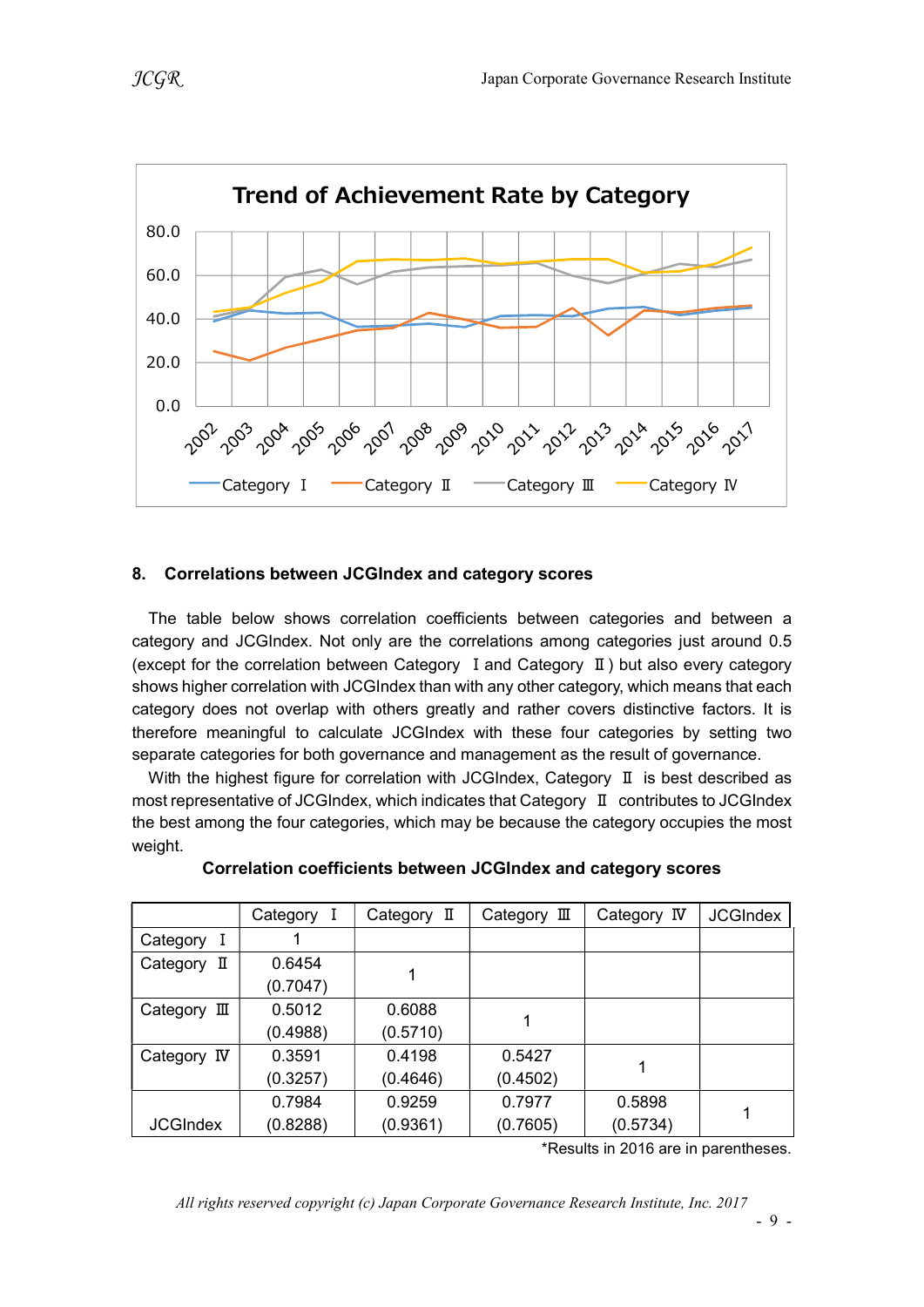#### 9. High JCGIndex companies and low JCGIndex companies

The mean of JCGIndex is 53.99, and the standard deviation of JCGIndex is 13.15 for 2017. Mean plus a standard deviation equals to 67.1 and mean minus a standard deviation equals to 40.8. From these calculations, we define JCGIndex of 68 or more to be high JCGIndex, and JCGIndex of 40 or less to be low JCGIndex. With the actual number of high JCGIndex companies being 26 and low JCGIndex companies 27, the distribution of JCGIndex is close to normal distribution(in a normal distribution, companies above/below a standard deviation would constitute approximately 15.9% for each, so the number would be 24 for each).

The table below exhibits the sub-scores by category and JCGIndex of the high and low JCGIndex companies.

|                         |      |      | Ш    | ΙV  | <b>JCGIndex</b> |
|-------------------------|------|------|------|-----|-----------------|
| High JCGIndex companies | 14.5 | 29.4 | 22.8 | 7.1 | 73.8            |
| Low JCGIndex companies  | 5.9  | 10.2 | 14.8 | 4.5 | 35.4            |

#### JCGIndex and category scores of High and Low JCGIndex companies

High JCGIndex companies achieve twice as much JCGIndex as low JCGIndex companies. In addition, the sub-scores for High JCGIndex companies are far better than those for low JCGIndex companies in every category. This indicates that every category function as a condition for high JCGIndex companies.

The table above presents, however, that the difference between high and low JCGIndex companies is relatively small in Categories Ⅲ and Ⅳ for management evaluation and significantly large in CategoriesⅠ and Ⅱ for governance evaluation. The difference is especially remarkable in Category Ⅱ for functions and composition of board of directors, clearly implying that high JCGIndex companies and low JCGIndex companies are differentiated with board of directors as the center of corporate governance system. As for management system, the companies see larger difference in Category Ⅳ for disclosure and transparency.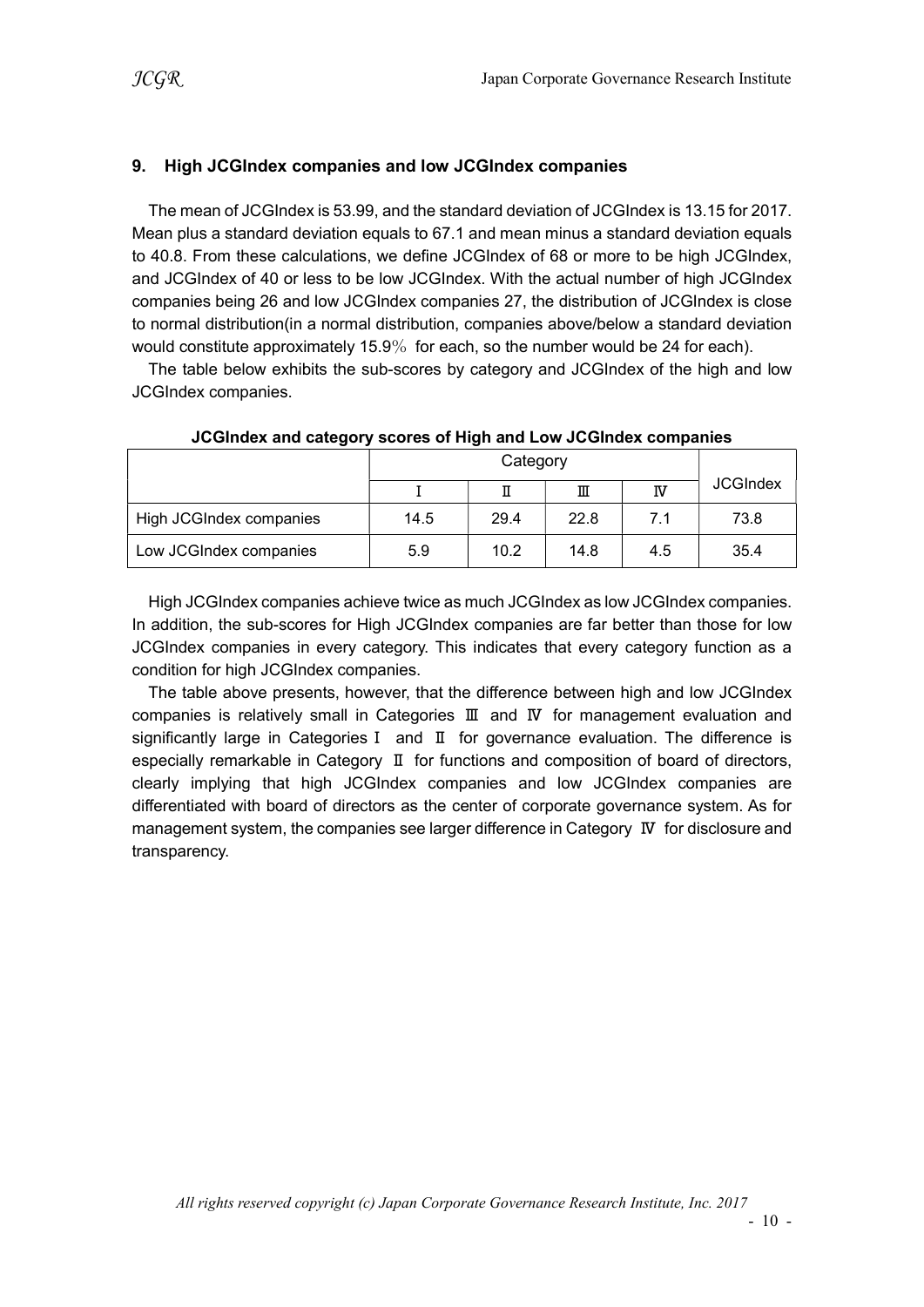# Top Companies

Companies with 60 or higher JCGIndex in 2017(51 companies)

| Rank           | <b>JCGIndex</b> | Company                                     |
|----------------|-----------------|---------------------------------------------|
| 1              | 89              | Sony Corporation                            |
| $\overline{2}$ | 80              | Ichiyoshi Securities Co., Ltd.              |
| 3              | 79              | Eisai Co., Ltd.                             |
| 3              | 79              | Hitachi, Ltd.                               |
| 5              | 78              | Konica Minolta Japan, Inc.                  |
| 5              | 78              | <b>Omron Corporation</b>                    |
| 5              | 78              | Sumida Corporation                          |
| 8              | 76              | ** (2 companies)                            |
| 10             | 74              | Ichigo Inc.                                 |
| 11             | 73              | Yokogawa Electric Corporation               |
| 11             | 73              | ** (2 companies)                            |
| 14             | 72              | Aeon Co., Ltd                               |
| 14             | 72              | Resona Holdings, Inc.                       |
| 16             | 71              | Nomura Research Institute, Ltd.             |
| 16             | 71              | MOS Food Services, Inc.                     |
| 18             | 70              | Lawson, Inc.                                |
| 18             | 70              | NSK Ltd.                                    |
| 18             | 70              | <b>Tamura Corporation</b>                   |
| 18             | 70              | $*(1$ company)                              |
| 22             | 69              | Daiwa House Industry Co., Ltd.              |
| 23             | 68              | <b>Terumo Corporation</b>                   |
| 23             | 68              | ** (2 companies)                            |
| 26             | 67              | Daito Trust Construction Co., Ltd.          |
| 26             | 67              | <b>ASKUL Corporation</b>                    |
| 26             | 67              | Japan Airlines Co., Ltd.                    |
| 26             | 67              | $*(1$ company)                              |
| 30             | 66              | Santen Pharmaceutical Co., Ltd.             |
| 30             | 66              | Mitsubishi Electric Corporation             |
| 30             | 66              | CASIO Computer Co., Ltd.                    |
| 30             | 66              | Hitachi High-Technologies Corporation       |
| 30             | 66              | $*(1$ company)                              |
| 35             | 65              | Mitsubishi Heavy Industries, Ltd.           |
| 35             | 65              | Leopalace21 Corporation                     |
| 35             | 65              | $*(1$ company)                              |
| 38             | 63              | Nichirei Corporation                        |
| 38             | 63              | Mitsui Engineering & Shipbuilding Co., Ltd. |
| 38             | 63              | Michinoku Bank Ltd.                         |
| 38             | 63              | ** (2 companies)                            |
| 43             | 62              | Totetsu Kogyo Co., Ltd.                     |